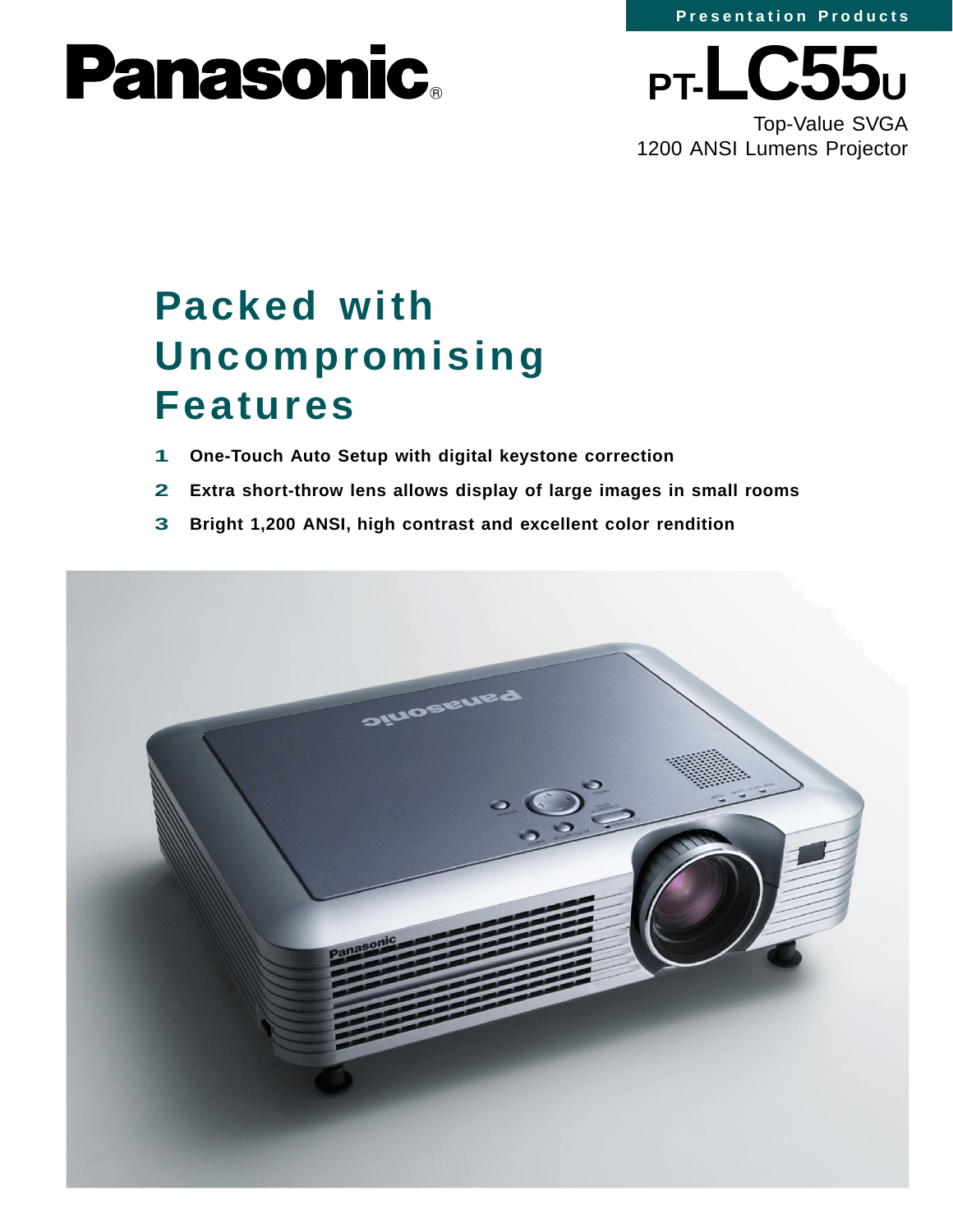### A High-Quality, Go-Anywhere Projector Packed with Top Features



Finally, a micro portable projector that comfortably fits most budgets without compromising on quality and performance. With the PT-LC55U, Panasonic has found an ideal combination of brightness, weight, features, and affordability.

The PT-LC55U stands well above others in its class in quality. This full-featured, multi-purpose SVGA projector delivers 1200 ANSI lumens of brightness, making it suitable for use in meeting rooms and



**The PT-LC55U fits a host of user-friendly features into a compact, attractive body that is about the size of an A4 file.**

classrooms. It's packed with userfriendly features and it's lightweight enough to take anywhere. With the PT-LC55U, Panasonic provides the ideal solution for companies, schools, and offices seeking a high-performance portable projector without the high price.

**Bright 1,200 ANSI lumens and a high 400:1 contrast ratio.**

**Weighs only 6.6 lbs. / 3 kg.**

**One-Touch Auto Setup with digital keystone correction—you're ready to go in about 1.5 seconds.**

**Extra short-throw lens\* displays an 80-inch diagonal image at only 2.4 m, for large images even in small rooms.** Features manual zoom and focus

**Advanced technologies provide uniform colors and smooth gradation compatible with sRGB standard color space.**

**Whisper-quiet at less than 30 dB\*.** \* In standard lamp power mode

**Two computer signal inputs and monitor out capability.\*** Allows you to view your presentation both on a

screen and on your PC display. Only one input can be used during RGB loop-through monitoring.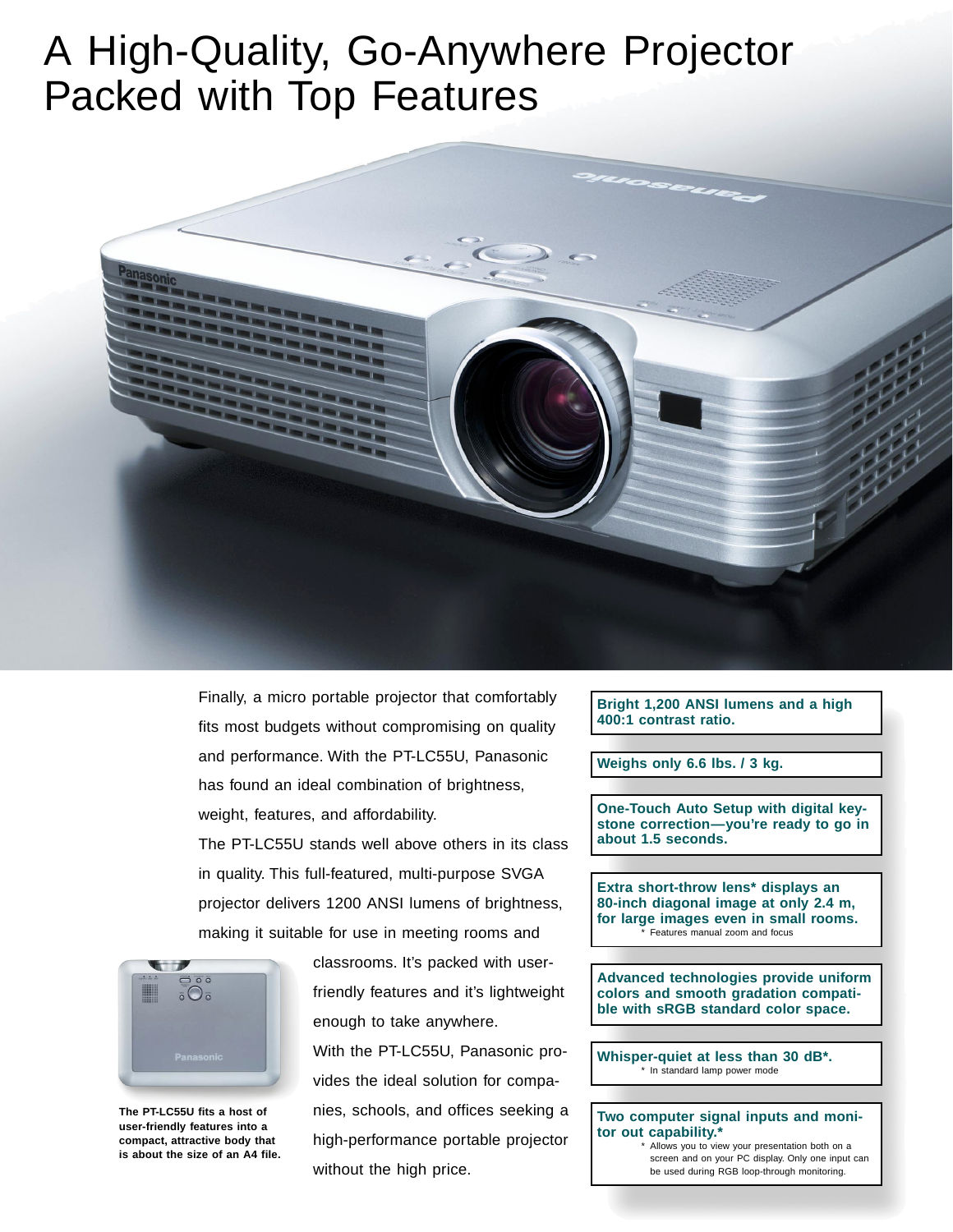#### **Bright 1200 ANSI Lumens, High 400:1 Contrast Ratio**

The PT-LC55U delivers super-bright performance with 1200 ANSI lumens, thanks to a newly-designed, high-performance optical system and high-efficiency 160-W UHM™ lamp. The high contrast ratio of 400:1 ensures that images are sharp, crisp, and easy to see. It also provides excellent brightness uniformity of 90%.

#### **Excellent Color Rendition**

The use of advanced **10-bit digital gamma correction** circuitry with the latest algorithm gives the PT-LC55U naturally vivid, uniform colours and smooth image gradation. Plus, full compatibility with the "**sRGB**" standard color space adds more accurate color reproduction to your presentations. The PT-LC55U also lets you select the color temperature (standard/high/low) and image mode (standard/dynamic/natural) so you can match picture quality to the source and room conditions.

**\* For NTSC signals only**

#### **One-Touch Auto Setup — Ready in Just 1.5 Seconds**

The One-Touch Auto Setup function with digital keystone correction saves adjustment hassles. Panasonic's original **built-in gravity sensor** determines the projector's angle relative to the floor (up to 30 degrees) and corrects for keystone distortion accordingly. This makes set-up supereasy: Just aim the projector at the screen and press the Auto Setup button. The projector handles all picture adjustments, from phasing and dot clocks to vertical and horizontal position. Our newly designed algorithm slashes set-up time to just 1.5 seconds — half the time of our previous models.



**The One-Touch Auto Setup function features digital keystone correction with a built-in gravity sensor.**

### **Extra Short-Throw Lens**

The PT-LC55U is equipped with a large-diameter, extra short-throw lens that shortens the necessary projection distance by 25%. Conventional projectors often have to be positioned in the middle of the meeting table, with considerable distance between the lens and the screen. The shorter projection distance of the PT-LC55U saves space. For instance, 2.4 m or less is needed to project an 80-inch diagonal screen, allowing the projector to be placed at the front of the table. This convenient feature enables comfortable presentations with large, easy-to-see images even in small rooms.

### **Quiet Cooling Fans— Only 30 dB**

Whisper-quiet fans and switchable dual-mode operation combine to reduce operating noise to 30 dB (in standard lamp power mode). A newly developed exhaust fan also minimizes light leakage.

#### **Accepts Up to Two RGB Inputs and One RGB Output**

Two RGB inputs eliminate the need to re-connect equipment when giving two different presentations back to back. The RGB2 terminal can also serve as a loopthrough monitoring terminal for the RGB1 input. For

instance, an instructor in a classroom can use this to give a presentation on a large screen while following the same RGB images on a PC, eliminating the need to keep looking at the screen behind.



#### **Versatile terminals**

#### **Unique Index Window**

Any image in the presentation, RGB or video input, can be frozen, stored in memory, and displayed on the left side of the screen as an Index Window, while the display

of subsequent images continues on the right. This can make presentations much easier to understand.



**Normal window**

**PC Monitor**

**Loop-through monitoring**

**Project RGB IN**

**Index window (frozen image)**

#### **3,000-Hour Lamp Life**

The user can select from Standard and High lamp power modes. Designed for use in dark rooms, Standard mode uses a lower lamp power that minimizes energy consumption and lengthens the lamp life up to 3,000 hours (2,000 hours in High lamp power mode).

**Note: Brightness is reduced 25% in Standard mode.**

#### **Additional Features**

- HDTV compatibility
- Advanced shutter function for image muting
- 3x digital zoom
- Selectable 7-language on-screen menu (English, German, French, Spanish, Italian, Japanese, Chinese)
- VGA expansion on/off selectable
- Video expansion on/off selectable
- Soft carrying case supplied
- Ceiling mountable (option)

**Controls are neatly arranged on the top panel for easy access.**



**Newly developed optical system unit**



**High-performance 0.7-inch LCD panel**



**Newly developed exhaust fan**



**Supplied card-type remote control**

#### **The sRGB Standard Color Space**

sRGB is a new standard that assures uniform color expression among scanners, monitors, projectors and other imaging equipment. Applying the sRGB standard minimises hue deviations to ensure the same high level of color reproduction in each device.

#### **PT-LC55U Top-Value SVGA 1200 ANSI Lumens Projector**